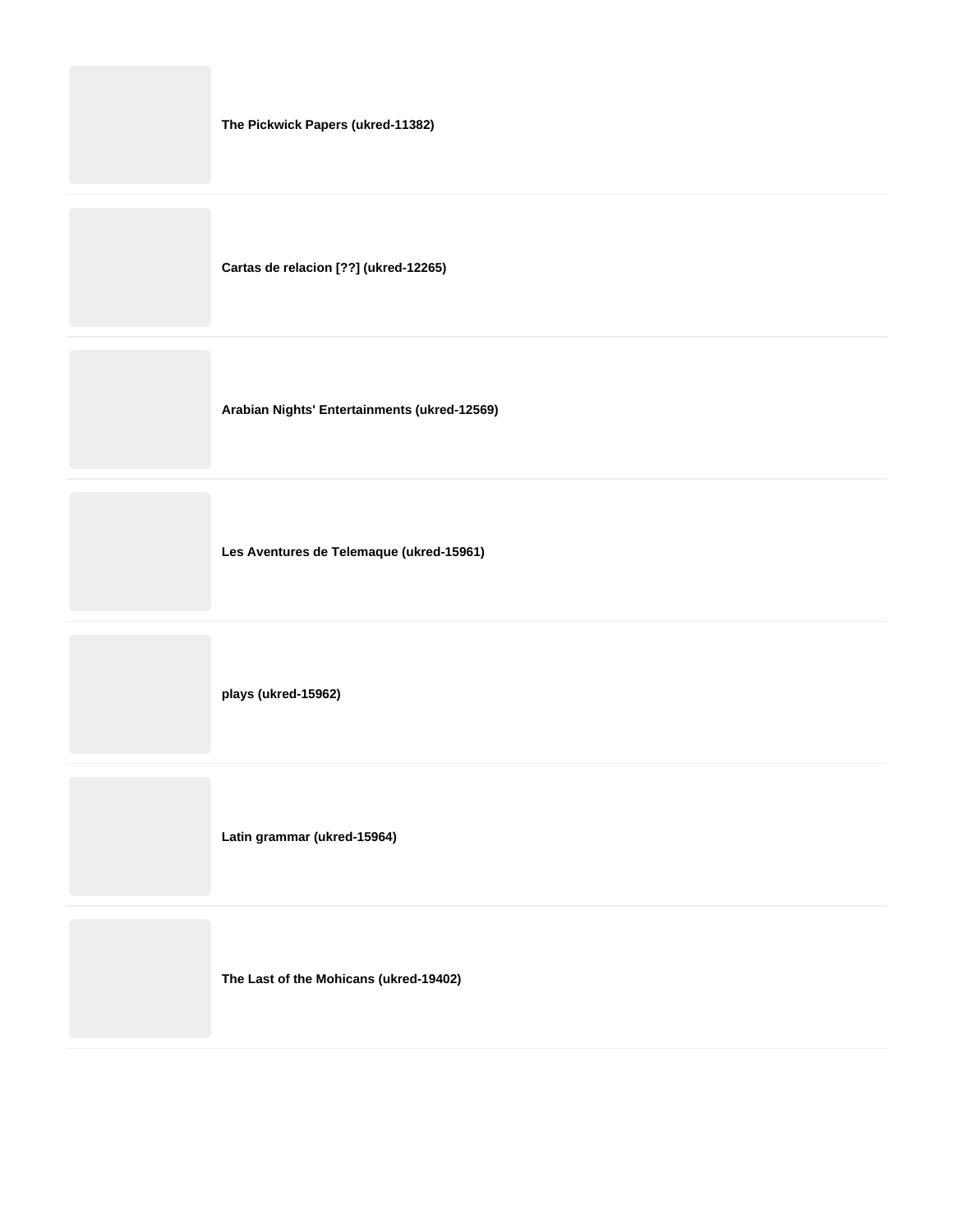|  |  |  | The Deerslayer (ukred-19403) |  |
|--|--|--|------------------------------|--|
|--|--|--|------------------------------|--|

**The Prairie (ukred-19404)**

**"memoir of Old Bloomsbury" (ukred-19969)**

**Pilgrim's Progress (ukred-1999)**

**Emily of New Moon (ukred-20105)**

**Who's Who (ukred-20298)**

**Rambler, The (ukred-20796)**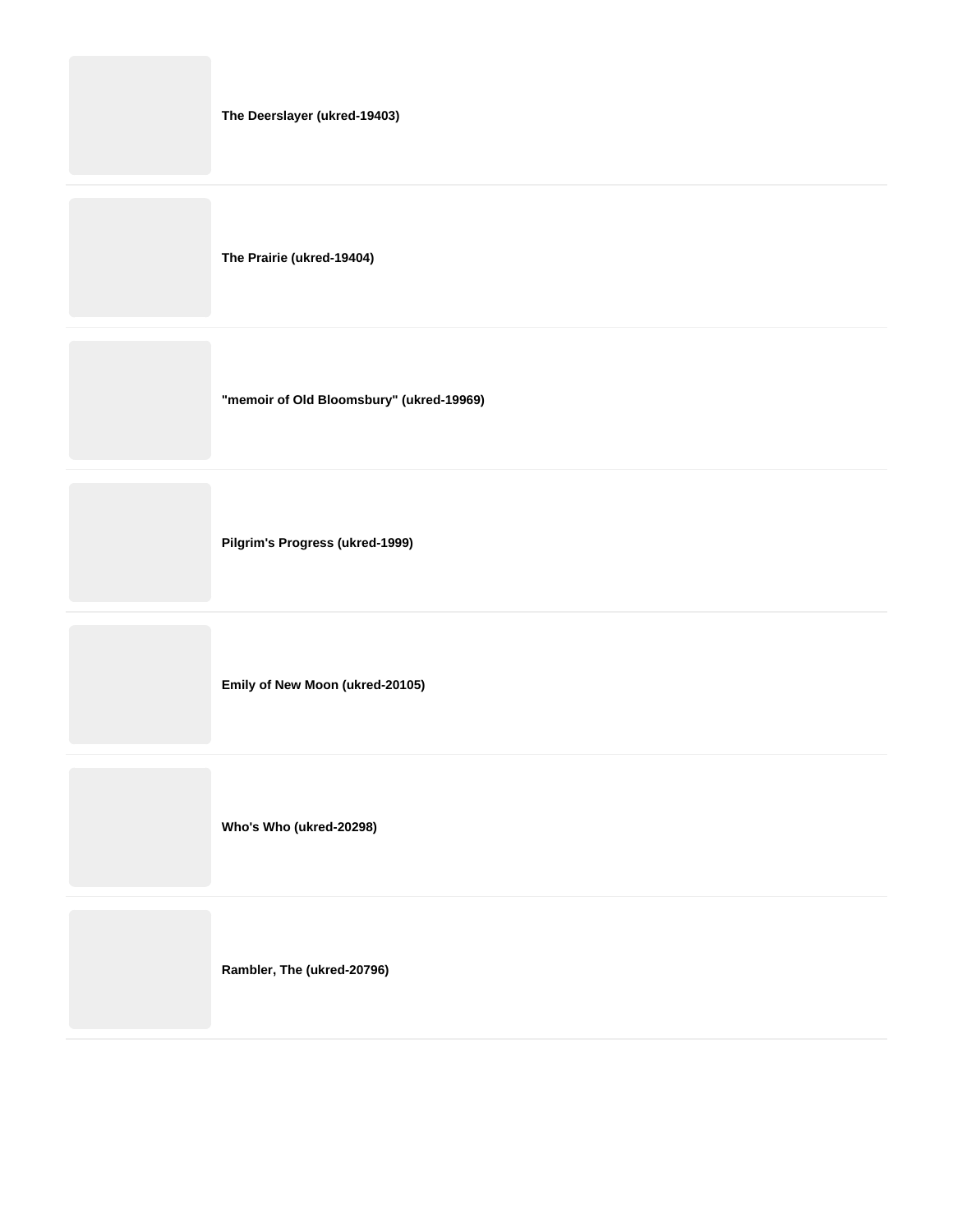| Rambler, The (ukred-20797) |
|----------------------------|
| Rambler, The (ukred-20798) |
| [essays] (ukred-20800)     |
|                            |

**De veritate religionis Christianae (ukred-22732)**

**Little Meg's Children (ukred-2308)**

**Jessica's First Prayer (ukred-2309)**

**Christie's Old Organ; or, Home Sweet Home (ukred-2310)**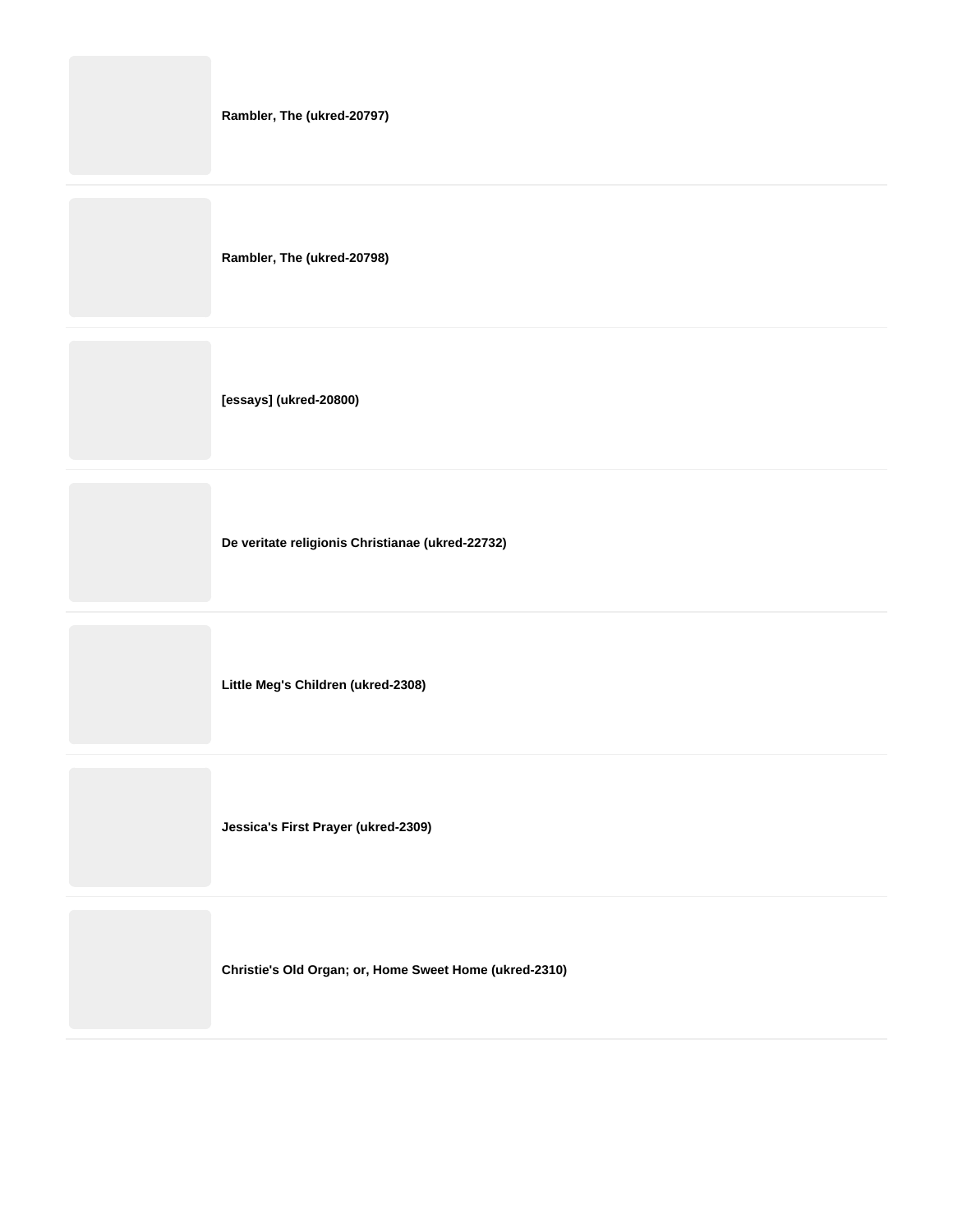|  |  |  | [various, unknown] (ukred-2311) |
|--|--|--|---------------------------------|
|--|--|--|---------------------------------|

**School for Scandal (ukred-23574)**

**Robinson Crusoe (ukred-2360)**

**Bible (ukred-23749)**

**Bible (New Testament) (ukred-23761)**

**[unknown] (ukred-23808)**

**[unknown] (ukred-23845)**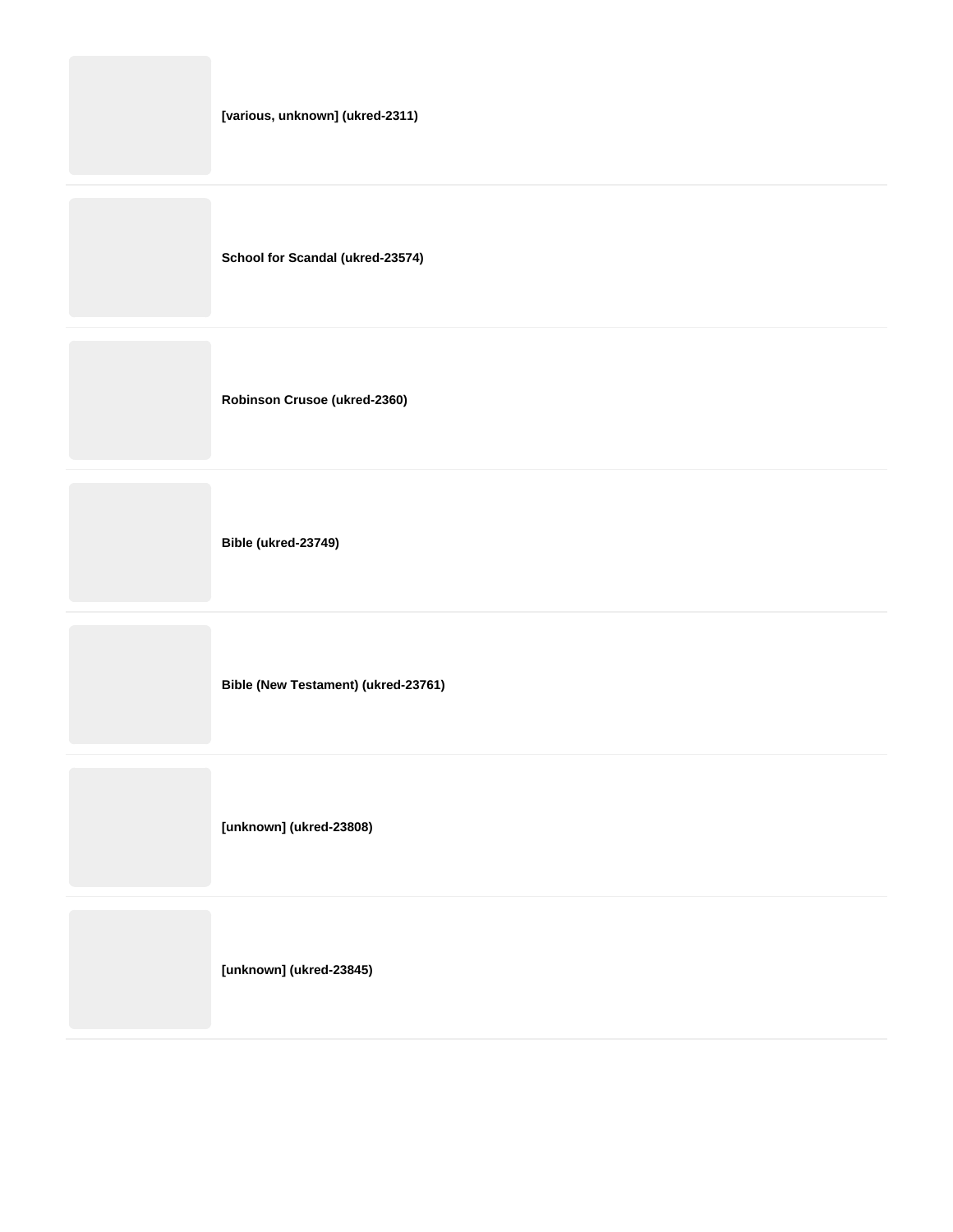**St. Augustines Meditations (ukred-2411)**

**Aeneid I (ukred-24193)**

**Eclogues I (ukred-24194)**

**translations from Homer (ukred-24195)**

**History (ukred-26044)**

**poetry (ukred-26051)**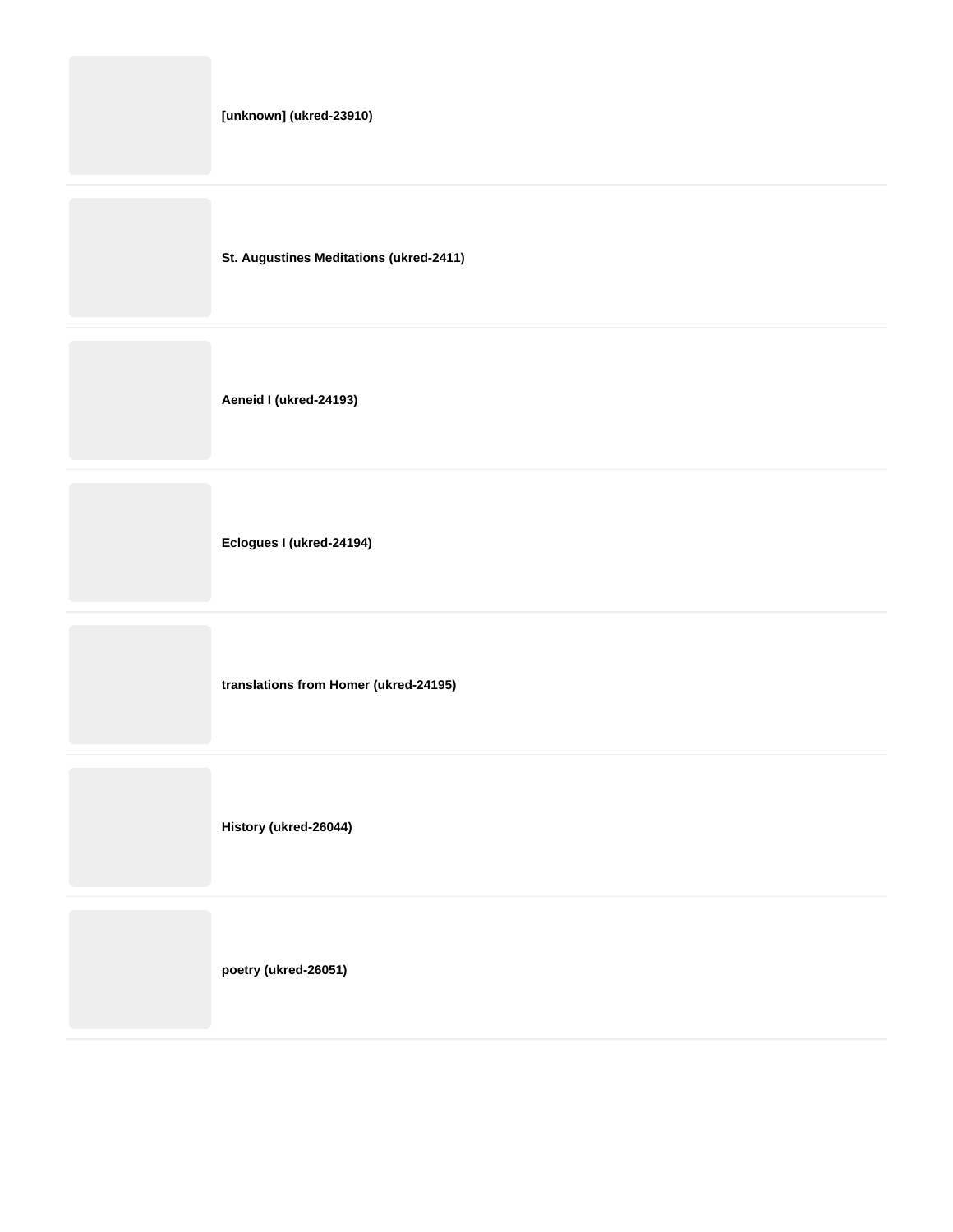| English Review (ukred-2632)            |
|----------------------------------------|
| The Vision of Sir Launfal (ukred-2633) |
| Smoke (ukred-28288)                    |
| The Cuckoo Clock (ukred-30760)         |

**Treasure Island (ukred-3379)**

**Kidnapped (ukred-3380)**

**Tom Sawyer (ukred-3381)**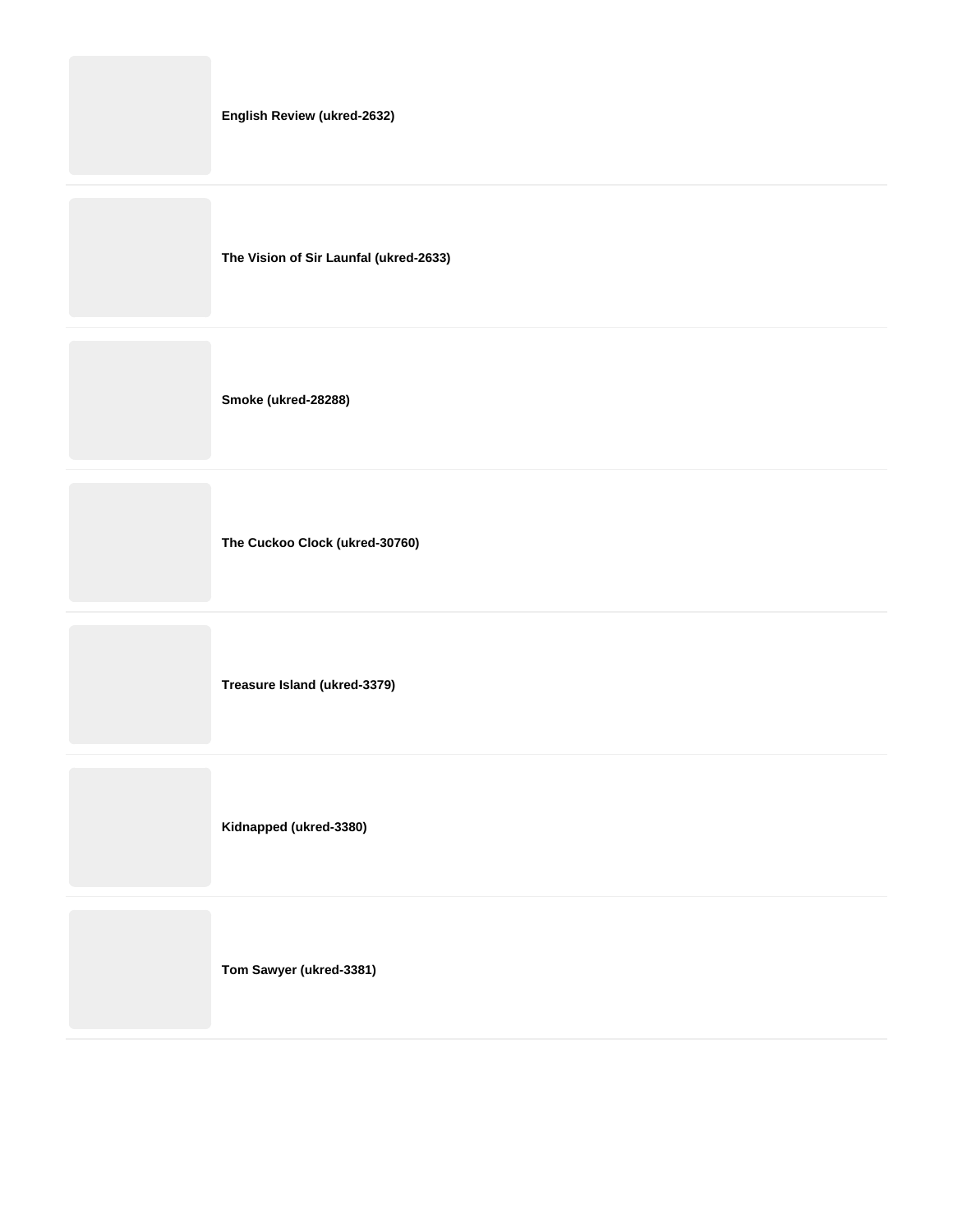|  | Huckleberry Finn (ukred-3382) |
|--|-------------------------------|
|--|-------------------------------|

**Life of Columbus (ukred-3386)**

**The Art of Paper Bag Cookery (ukred-3387)**

**The Meditations of Marcus Aurelius (ukred-3388)**

**The Bondman (ukred-3389)**

**Free Opinions (ukred-3391)**

**Master Christain (ukred-3392)**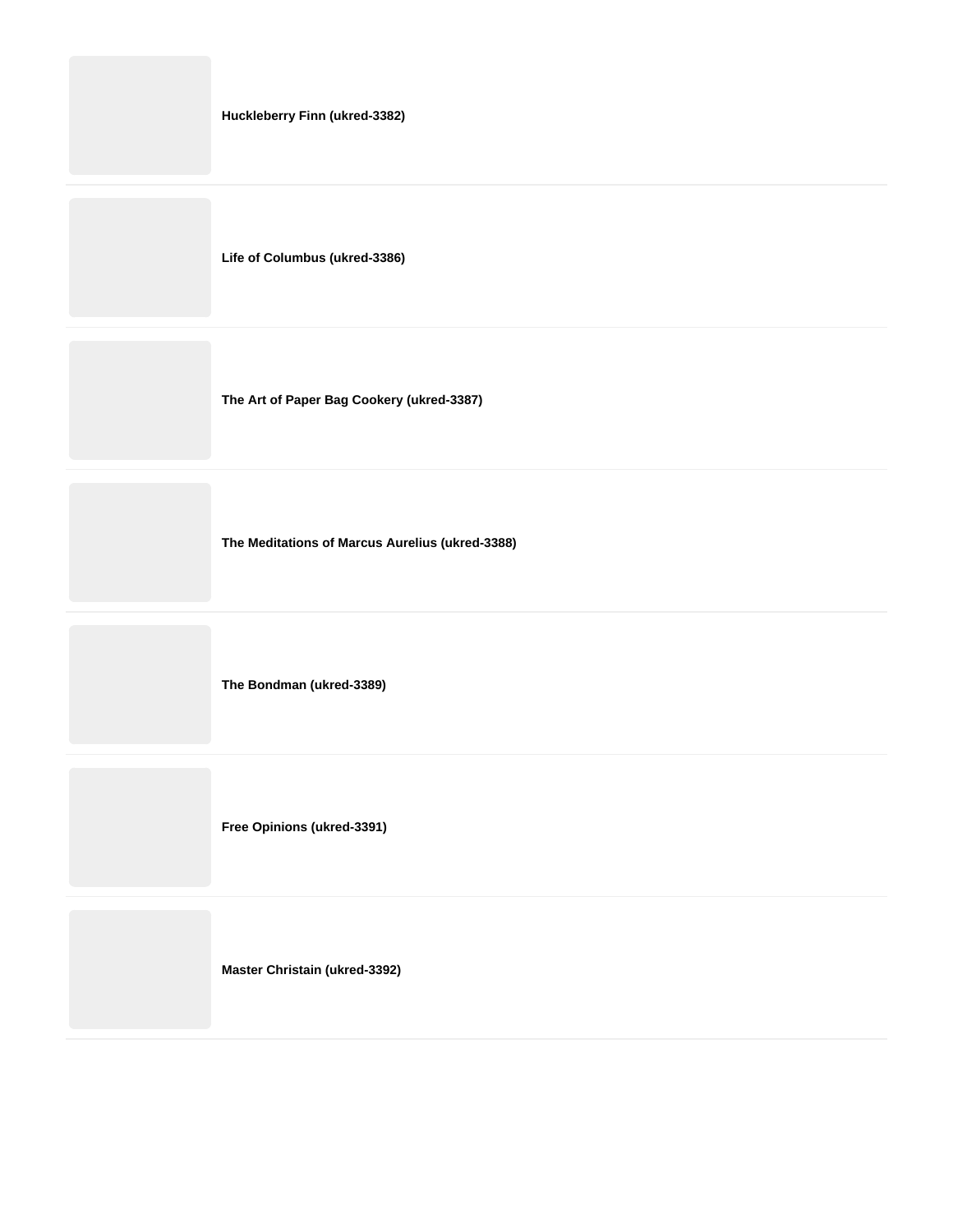**Thanatopsis (ukred-3394)**

**In Tune with the Infinite (ukred-3396)**

**The History of England from the Accession of James II (ukred-4164)**

**Bible (ukred-4167)**

**The Glasgow Herald (ukred-4555)**

**The Manchester Guardian (ukred-4556)**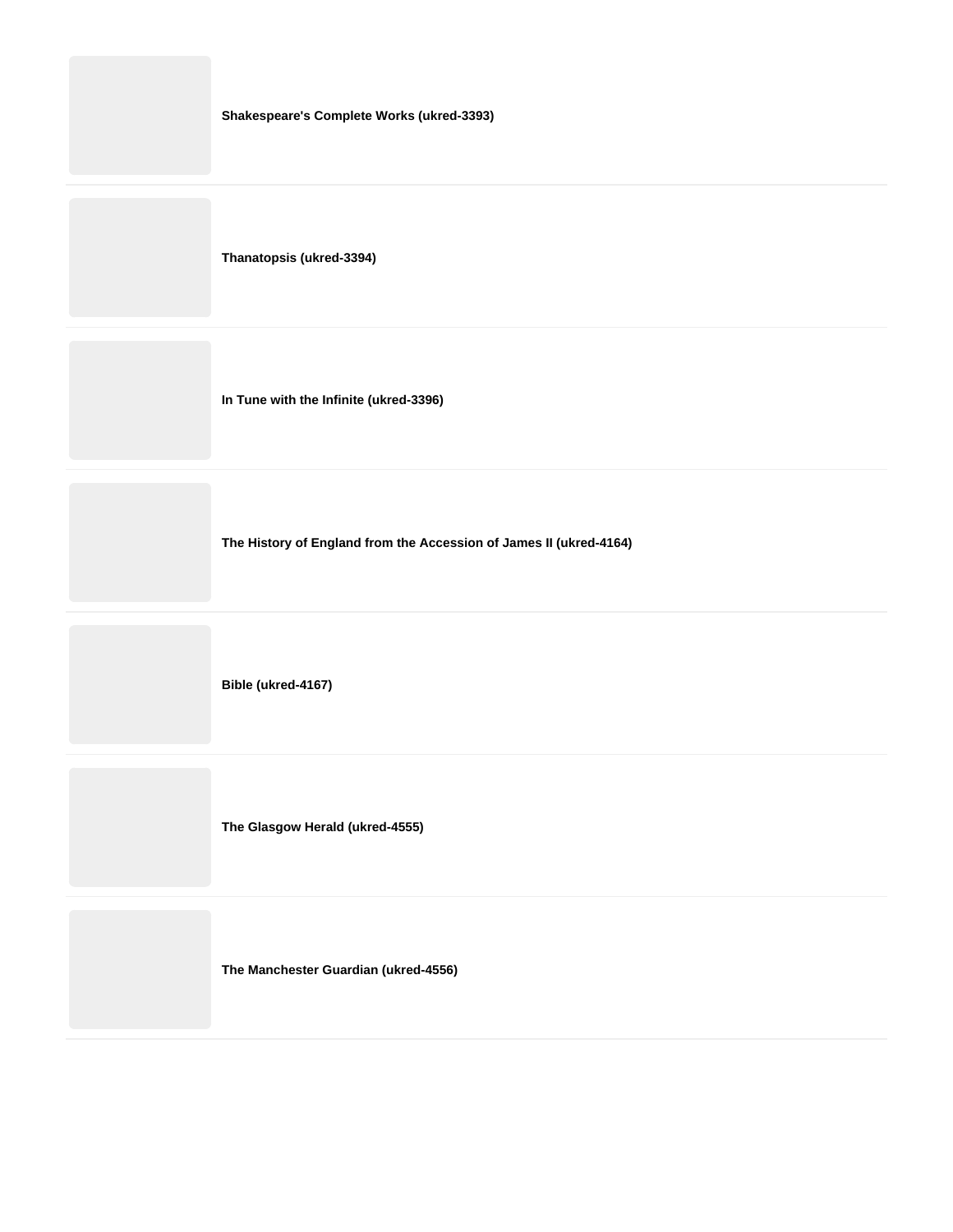|  | [ballads] (ukred-5643) |
|--|------------------------|
|--|------------------------|

**Parismus and Parismenus (ukred-5644)**

**[magazines] (ukred-5645)**

**Bible (ukred-5646)**

**The Imitation of Christ (ukred-5647)**

**Algebra (ukred-5648)**

**The Assembly's Catechism (ukred-7396)**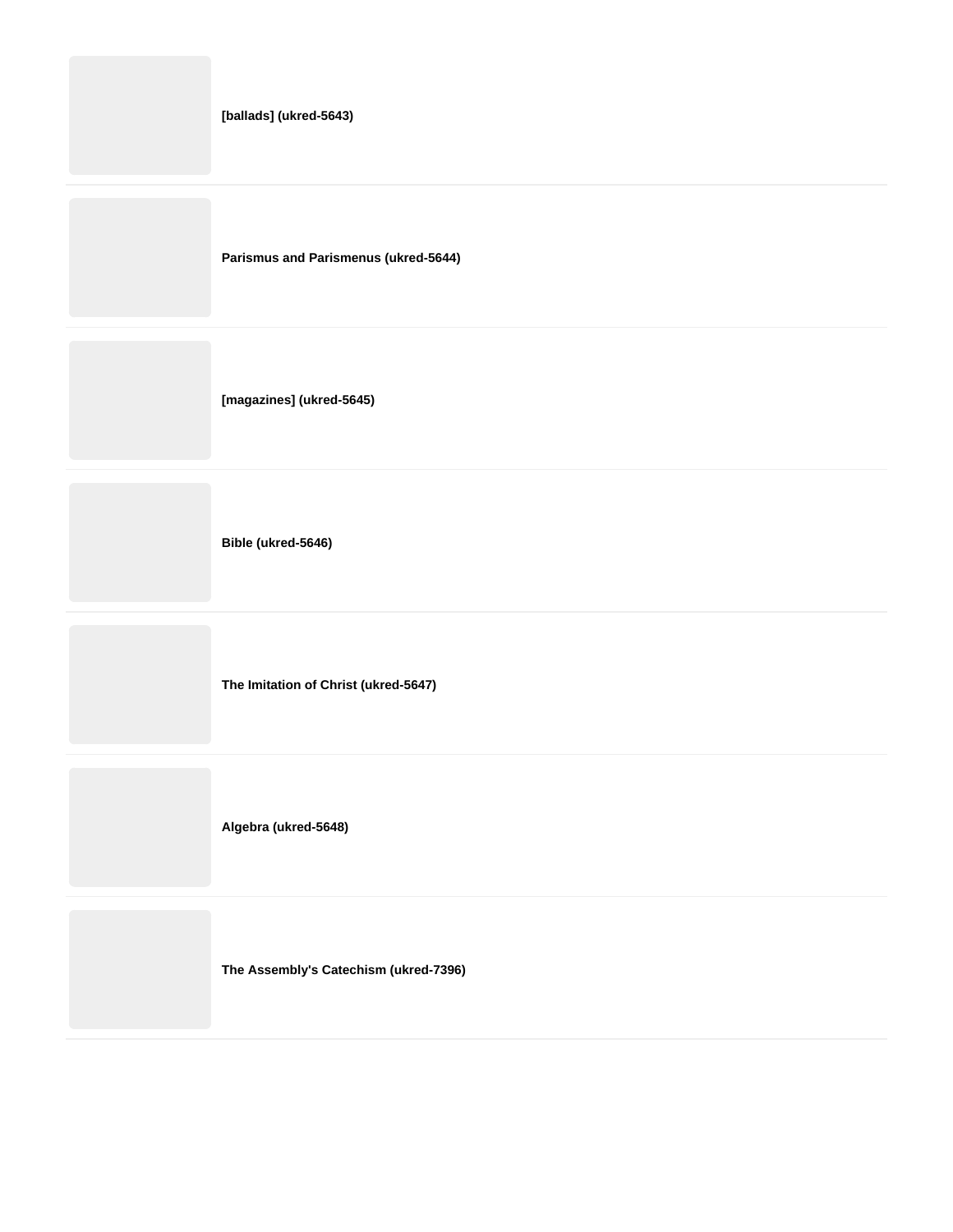**Gentleman's Magazine (ukred-7398)**

**The Universal Spelling Book (ukred-7399)**

**Poems (ukred-8634)**

**The Life and Opinions of Tristram Shandy (ukred-8639)**

**Les Liaisons Dangereuses (ukred-8640)**

**unknown (ukred-8651)**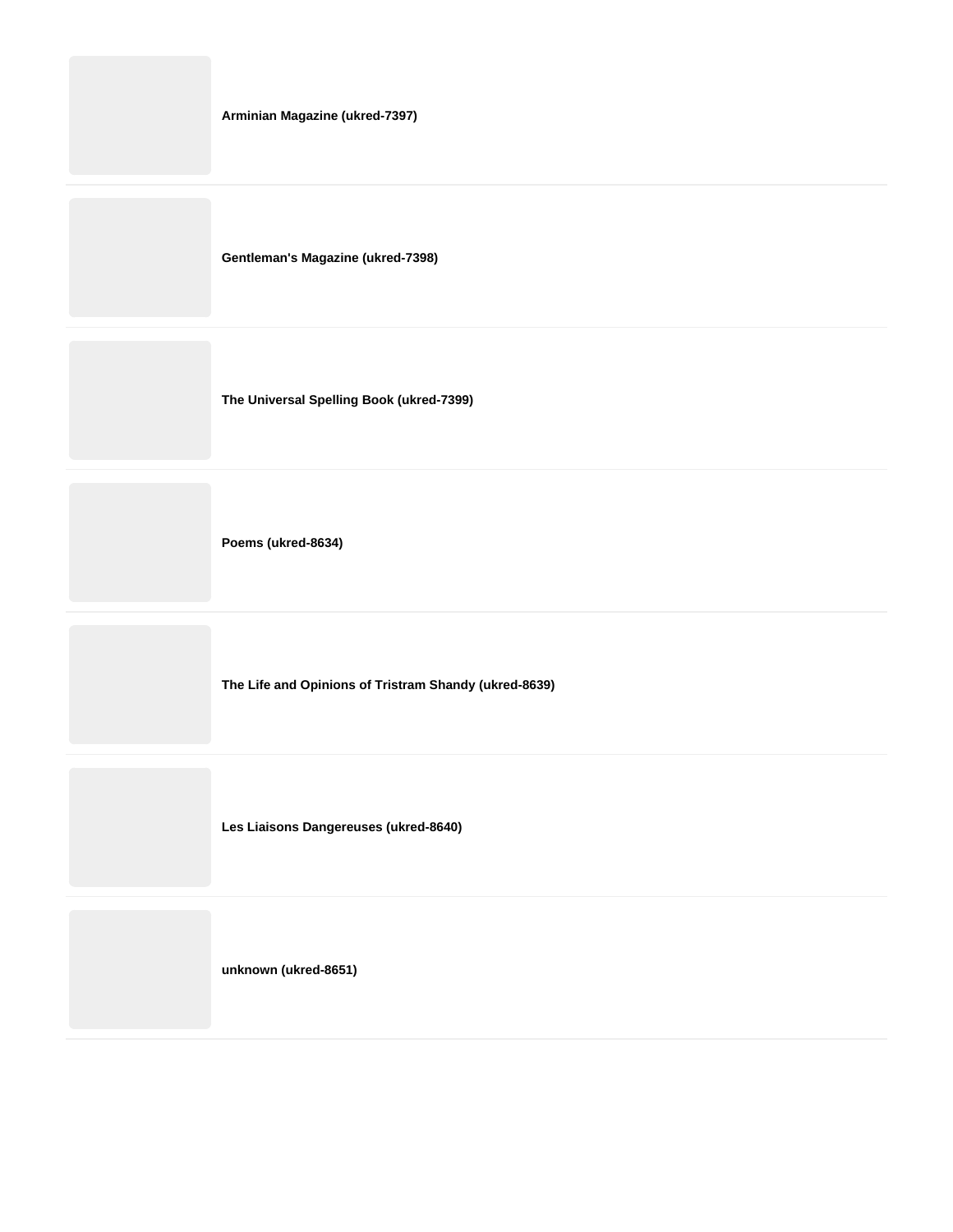| unknown (ukred-8652) |
|----------------------|
| unknown (ukred-8653) |
| unknown (ukred-8654) |
| unknown (ukred-8655) |
| unknown (ukred-8656) |
| unknown (ukred-8657) |
|                      |

**unknown (ukred-8658)**